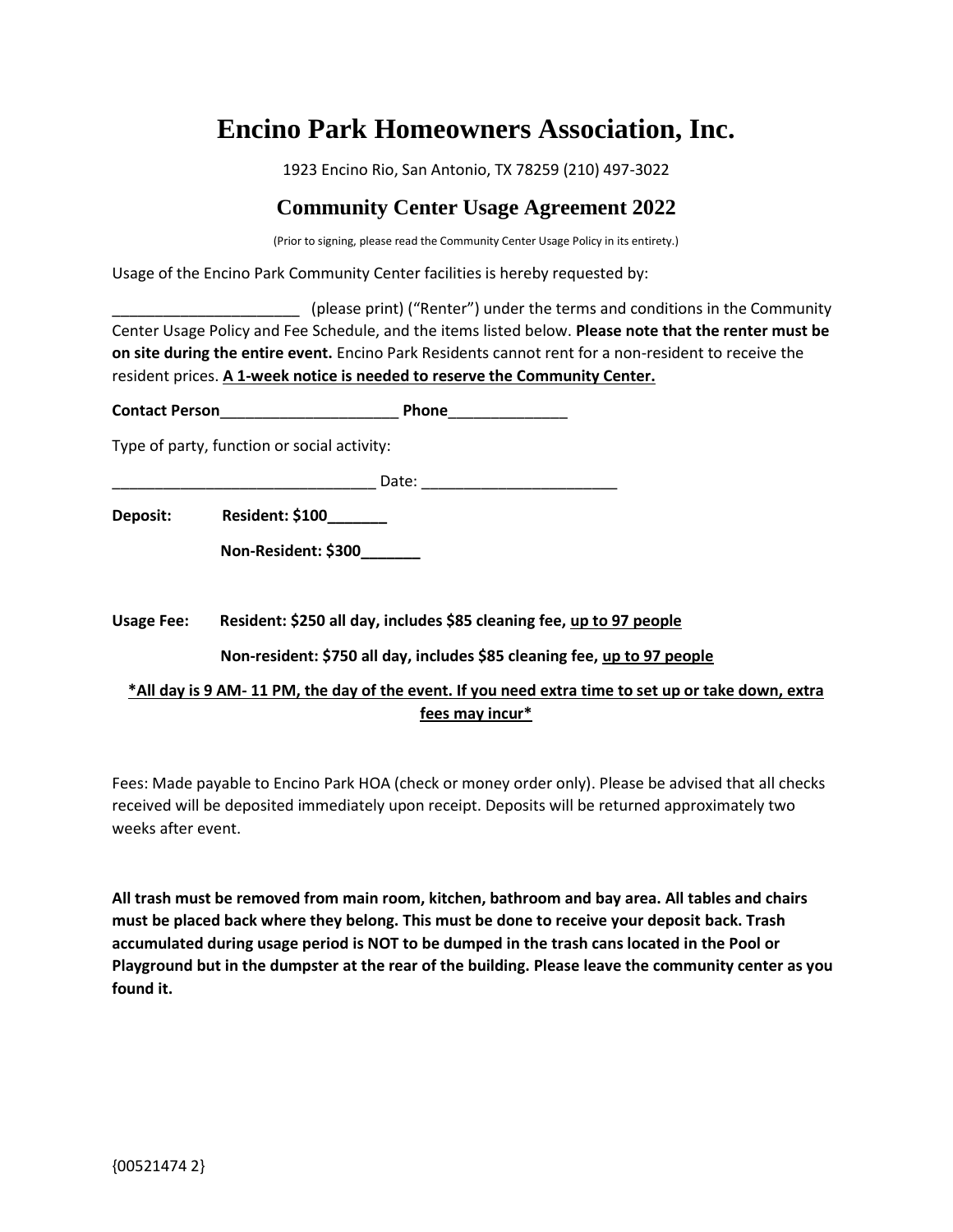**Will alcohol be served**? **Yes**\_\_\_\_\_\_ **No**\_\_\_\_\_\_\_

Security: If you answered "yes" to the question, **security will be required** and will be scheduled through Encino Park HOA.

Security is needed: From\_\_\_\_\_\_ **AM/PM** to\_\_\_\_\_\_ **AM/PM**. Security must be scheduled from the time your guest arrives to the time that they leave. **Security rate is \$35 per hour and must be paid to officer by renter at the completion of the event.** 

If you are serving alcohol to your guests, you are solely responsible for any misfortune that could occur.

Usage space is the Main Community Center room, the kitchen and the garage, bay area. Occupancy 97 people.

The Main Community Center room is approx. 35' X 41'

You may also use:

29 6ft rectangular tables.

4 round tables

50 black chairs.

Coat rack- kept in janitorial closet

• Any damage to these items will be deducted from your deposit.

### **COVID PROTOCOLS**

#### **All parties must follow the current recommendations from the Open Texas Checklist for Event Organizers.**

**https://open.texas.gov/uploads/files/organization/opentexas/OpenTexas-Checklist-Employers.pdf**

#### **Hold Harmless Agreement:**

**By signing below you agree to the following hold harmless agreement and legal contract:** 

**Renter shall be fully and solely responsible for all activities in the Community Center during the usage period. Renter hereby releases, covenants not to sue, discharges, and agrees to fully indemnify, defend and hold harmless the Encino Park HOA, Spectrum Association Management, LP, and all of their respective agents, managers, officers, directors, partners, members, employees, contractors and representatives of and from any and all damages, claims, costs, expenses, liabilities, causes of action, loss of personal property, and/or any bodily injury of any kind arising out of or related in any way to**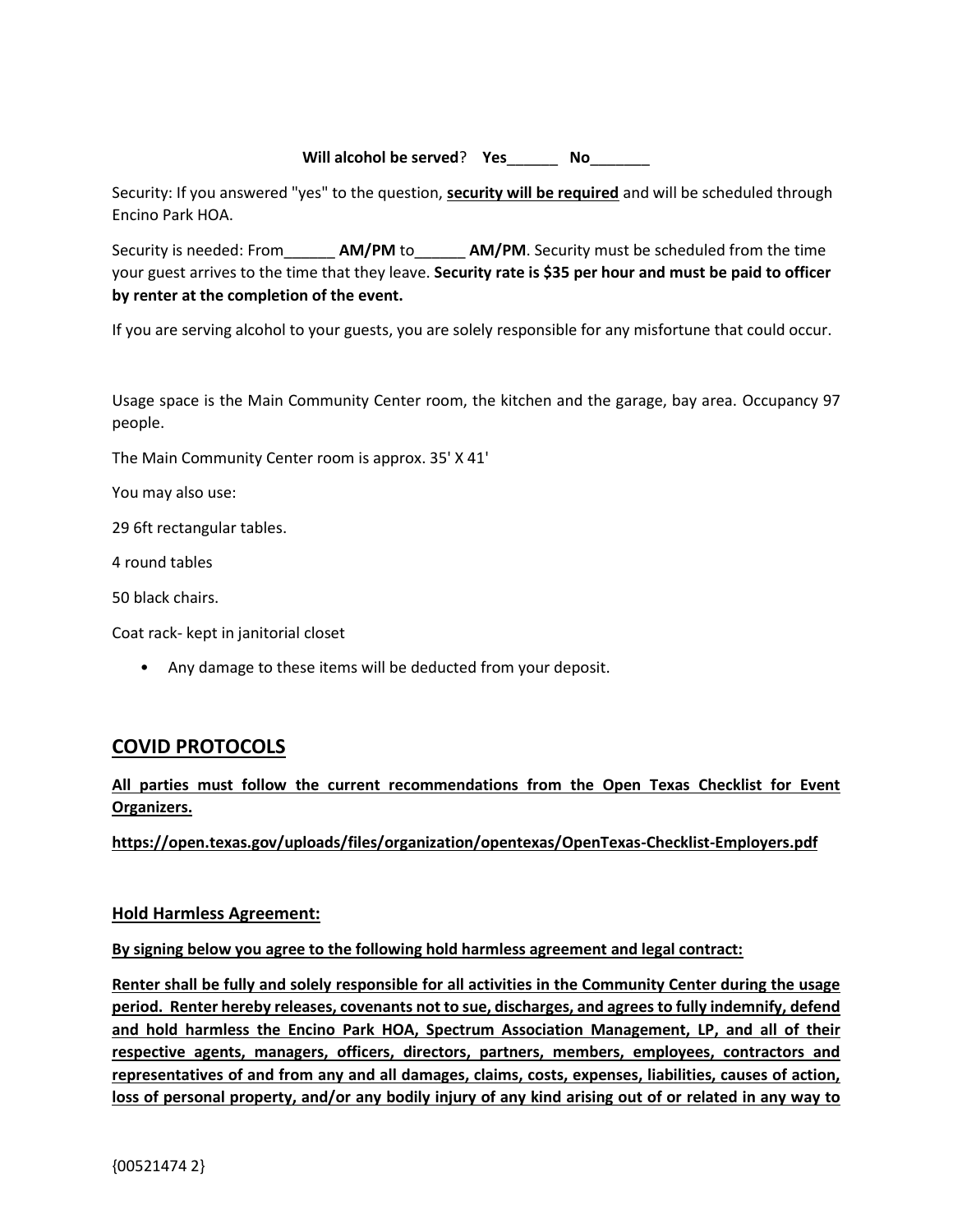**this agreement and/or the usage of the Community Center, including but not limited to any claims related in any way to COVID-19. Renter understands and agrees that this agreement to release, indemnify and defend includes any and all claims based in whole or in part on the actions, omissions, or negligence of the Encino Park HOA, Spectrum Association Management, LP, and their respective agents, managers, officers, directors, partners, members, employees, contractors and representatives.**

**By signing this agreement, you acknowledge and understand that you are personally responsible for any damage, sickness, or injury to yourself and/or any guest or individual present on the Association's Property as a result of your use of the Community Center. You further understand and agree that your period of responsibility begins once you enter the Encino Park HOA property and/or once your usage time starts, whichever comes first, and does not end until you and all your guests have left the Encino Park HOA property. You also acknowledge and understand that if you serve alcohol, you are completely responsible for any action or inaction, which is caused as a result of serving alcohol. If a person at your usage causes any damage to property, and/or bodily injury, and/or harm to him/her self-and/or any other person, while located on or off the association's property during or following your usage as a result of consumption of alcohol at your usage, you assume full and total responsibility for their actions and agree to fully defend, indemnify, and hold harmless the Encino Park HOA, Spectrum Association Management, LP, and their respective managers, officers, directors, partners, members, employees, contractors, and representatives from any and all such resulting claims or damages.**

**Renter understands and acknowledges that COVID-19 is an extremely contagious disease, and that exposure or infection may result in personal injury, illness, permanent disability and/or death. Neither Encino Park HOA nor Spectrum Association Management, LP, can guaranty that Renter and/or Renter's guests will not become infected with COVID-19 while using the community center or while on Encino Park HOA property. Renter acknowledges and voluntarily assumes any and all risk that Renter and/or Renter's guests may be exposed to or infected by COVID-19 while using the Community Center, and that such exposure or infection could result in personal injury, illness, permanent disability and/or death.** 

**By signing this agreement, Renter acknowledges and agrees that all the terms set forth herein above are specifically negotiated terms and Renter's use of the Community Center is specifically based upon the inclusion of all the provisions and terms herein above. Renter acknowledges and agrees the contractual assumption of the risk set forth herein is a specific condition of being granted the right to use the Community Center. Renter acknowledges that he/she has had an opportunity to consult with his/her own legal counsel before signing this agreement.**

\_\_\_\_\_\_\_\_\_\_\_\_\_\_\_\_\_\_\_\_\_\_\_\_\_\_\_\_\_\_\_\_\_\_\_\_\_\_\_\_\_\_\_\_